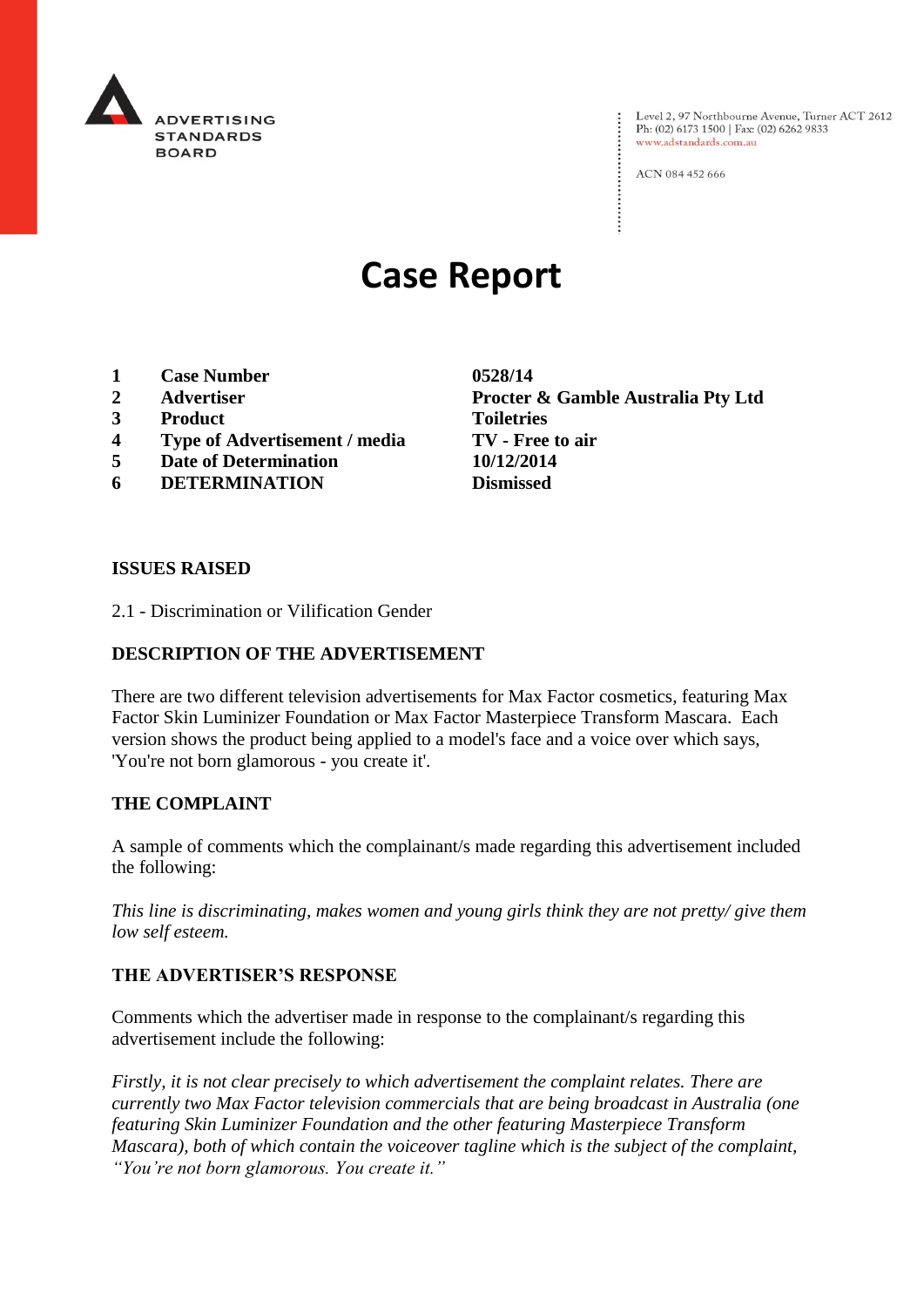*Section 2.1 of the AANA Advertiser Code of Ethics (the "Code") states that "Advertising or Marketing Communications shall not portray people or depict material in a way which discriminates against or vilifies a person or section of the community on account of race, ethnicity, nationality, gender, age, sexual preference, religion, disability, mental illness or political belief". The complainant has alleged that the tagline complained of is discriminatory in that it "makes women and young girls think they are not pretty / give them low self esteem".*

*Procter & Gamble (P&G) is fully aware of its societal responsibility when advertising beauty products, not only for its Max Factor cosmetic range, but for all its products. P&G is accordingly committed to responsible beauty advertising, especially given that advertisements for cosmetic products, not unlike fashion, lifestyle and other health and beauty products, inherently convey an aspirational aspect of beauty which, if inappropriately conveyed may have an impact on the self-esteem of some consumers.*

*P&G consistently strives to focus on the consumer as the centrepiece of our advertising. Most importantly, we believe that our consumers – men, women and children alike – are beautiful inside and out. In the context of cosmetic advertising (the majority of which is directed towards female consumers), beauty is generally a key concept, however factors such as style and glamour are referenced as possible enhancers of beauty and manifestations of selfexpression. These are aspects with which the consumer can play, experiment, create and transform her look depending on her mood as, and to the extent that, she desires.*

*Glamour is commonly defined as an irresistible alluring quality that somebody or something possesses, particularly when accentuated with fashionable clothes or makeup. P&G believes glamour can be fun and playful and something every individual can achieve in various different ways, and this is precisely the message we convey in our Max Factor advertising. There was never any intention of portraying women or girls in a discriminatory fashion in the advertisement and we rigorously deny that we have done so in any way, shape or form in the advertisements concerned.*

*In determining whether an advertisement breaches Section 2 of the Code, the interpretation of average viewer must be considered, and the overall impact of the advertisement assessed. We believe most ordinary, reasonable viewers would perceive the message of the advertisements exactly as intended and indicated above – that beauty-enhancing glamour can be created (with the use of the Max Factor products advertised).*

*P&G's advertisements go through an extensive internal and external approval process, including CAD approval, prior to broadcast – and at no stage were any concerns over discrimination or vilification raised or perceived. It should further be noted that other than this complaint we have not received a single other complaint on the advertisements concerned.*

*For these reasons it is our firm opinion that the Max Factor advertisements do not contain any matters prohibited by, or in breach of, the Code. In particular, we assert that there are no grounds for any allegation of discrimination or vilification on account of gender. We respectfully submit that the complaint be dismissed accordingly.*

## **THE DETERMINATION**